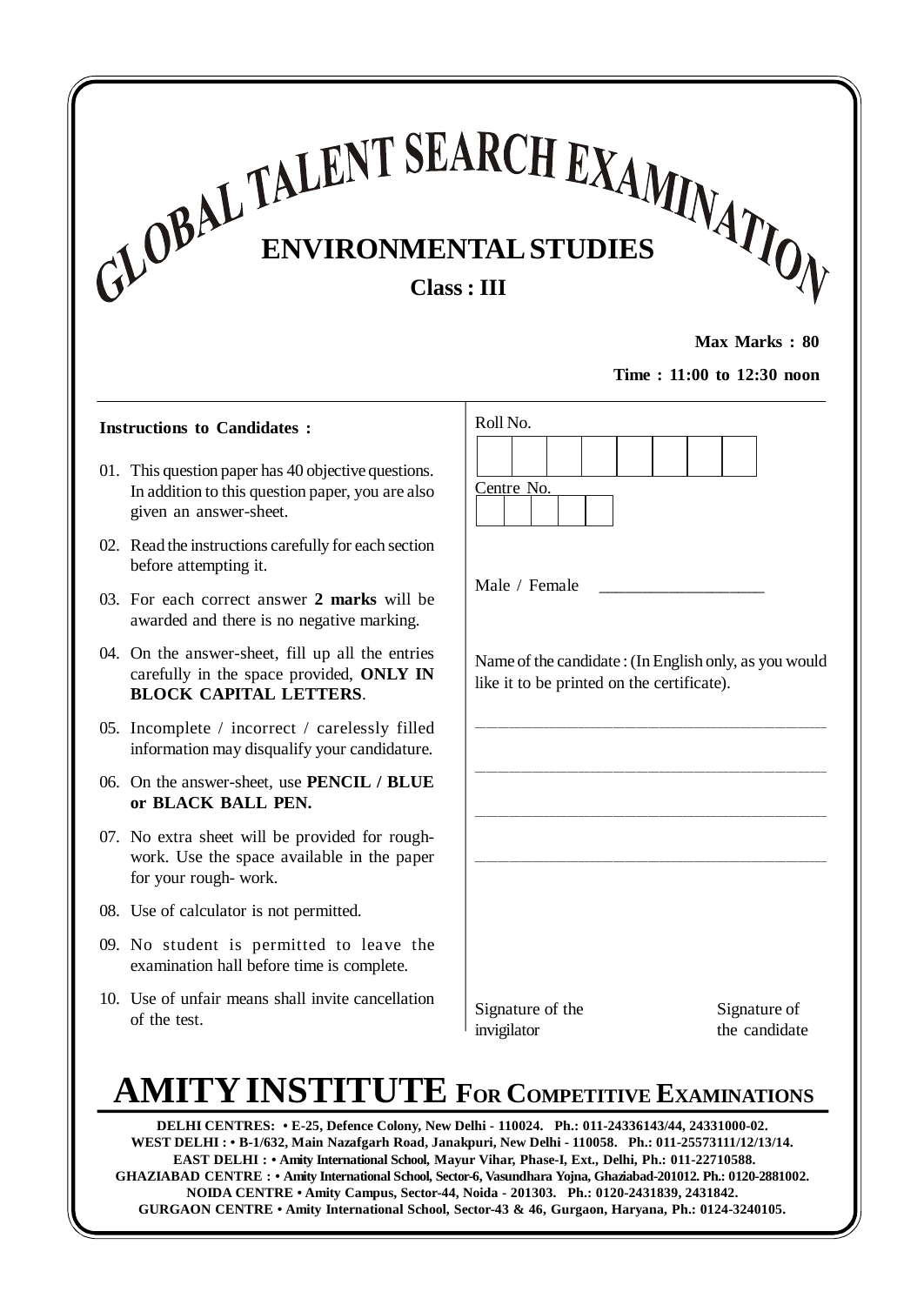*Each question has four alternatives marked (A), (B), (C) and (D), but only one of these alternatives is the correct answer.*

**1.** Different trees have different leaves. Name the trees, in proper order, to which the following leaves belong.



(1)  $(2)$   $(3)$   $(4)$ 

(A) *Peepal* tree, *neem* tree, banana tree, mango tree,

(B) *Peepal* tree, mango tree, banana tree, *neem* tree

(C) *Peepal* tree, banana tree, mango tree, *neem* tree

(D) Banana tree, mango tree, *peepal* tree, *neem* tree

**2.** Which one of the following fruits makes other fruits and vegetables tastier ?

| $(A)$ Lemon |  | (B) Mango |
|-------------|--|-----------|
|             |  |           |

- (C) Banana (D) Apple
- **3.** Which one of the following animals can remain without water even for three or four days ?
	- (A) A giraffe (B) An elephant
	- (C) A horse (D) A camel
- **4.** For which one of the following sources of energy, we don't have to spend money ?
	- (A) Wood (B) Sunlight
	- (C) Electricity (D) Coal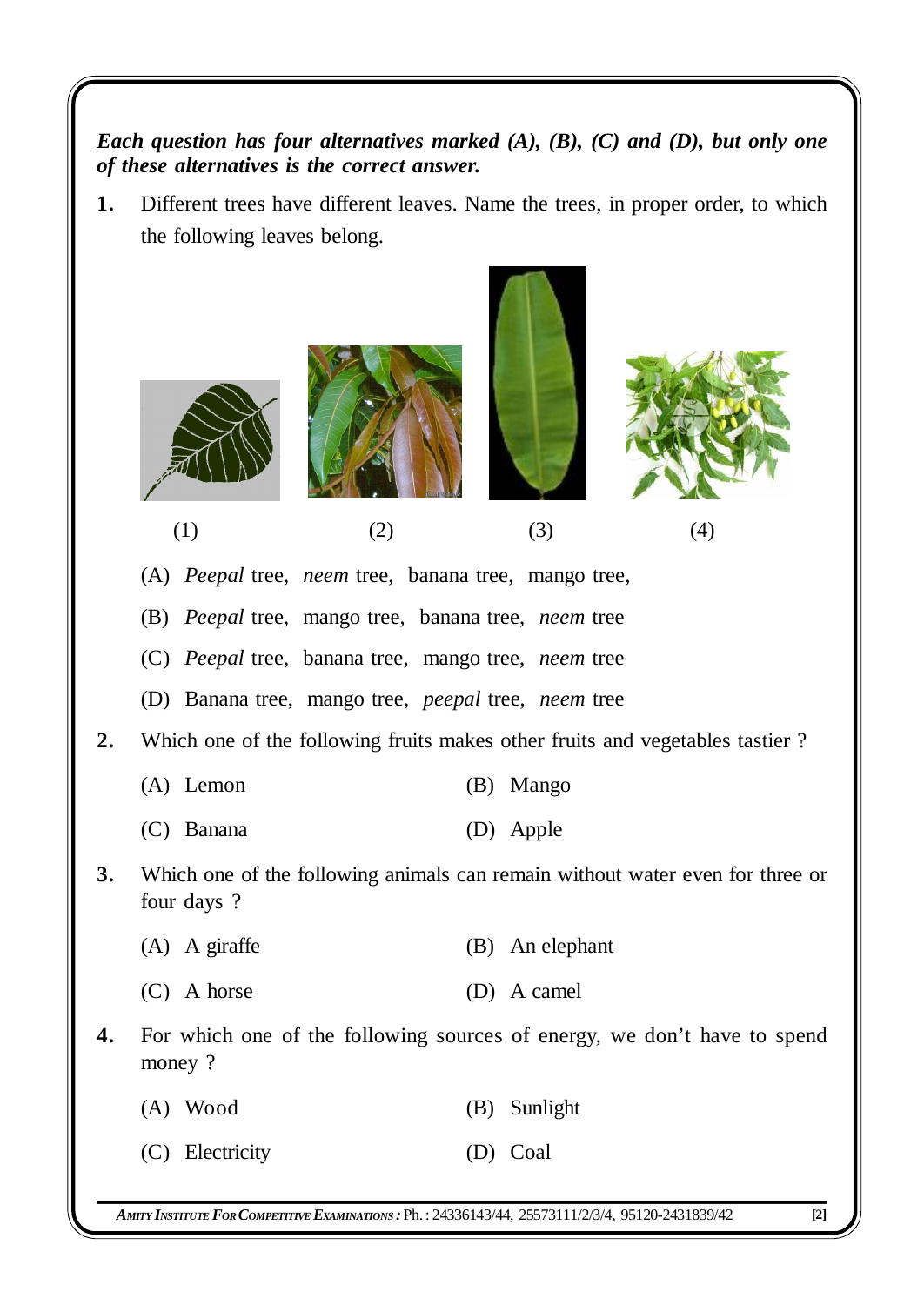**5.** Last year, Anuj got a watch as *birthday gift*. Since then he started noting time at each occasion. After one month, he went to Agra with his parents. He noted the time of departure from Delhi and time of arrival at Agra, as shown.





*Departure from Delhi Arrival at Agra*

Time taken to travel from Delhi to Agra was

- (A) 5 hours, 10 minutes (B) 4 hours, 50 minutes
- (C) 4 hours, 20 minutes (D) 4 hours, 10 minutes
- **6.** Cars, motorbikes and scooters have to visit which one of the following places very often ?
	- (A) Hotel (B) Hospital
	- (C) Shop (D) Petrol pump
- **7.** In India, many sportsmen have made names in different sports. Some have won gold medals and some have made world records in thier own fields. In column I, name of some famous sports men are given and in column II sports connected with them are given. Make proper matching and tick-mark( $\sqrt{}$ ) the correct answer.

| Column I                                   |     | Column II           |
|--------------------------------------------|-----|---------------------|
| (a) Sachin Tendulkar                       | (i) | chess               |
| (b) Vishwanathan Anand                     |     | (ii) weight lifting |
| (c) Sania Mirza                            |     | (iii) cricket       |
| (d) Karnam Malleshwari                     |     | (iv) lawn tennis    |
| (A) (a) - iii, (b) - iv, (c) - ii, (d) - i |     |                     |
| (B) (a) - iii, (b) - iv, (c) - i, (d) - ii |     |                     |
| (C) (a) - iii, (b) - i, (c) - iv, (d) - ii |     |                     |
| (D) (a) - iii, (b) - i, (c) - ii, (d) - iv |     |                     |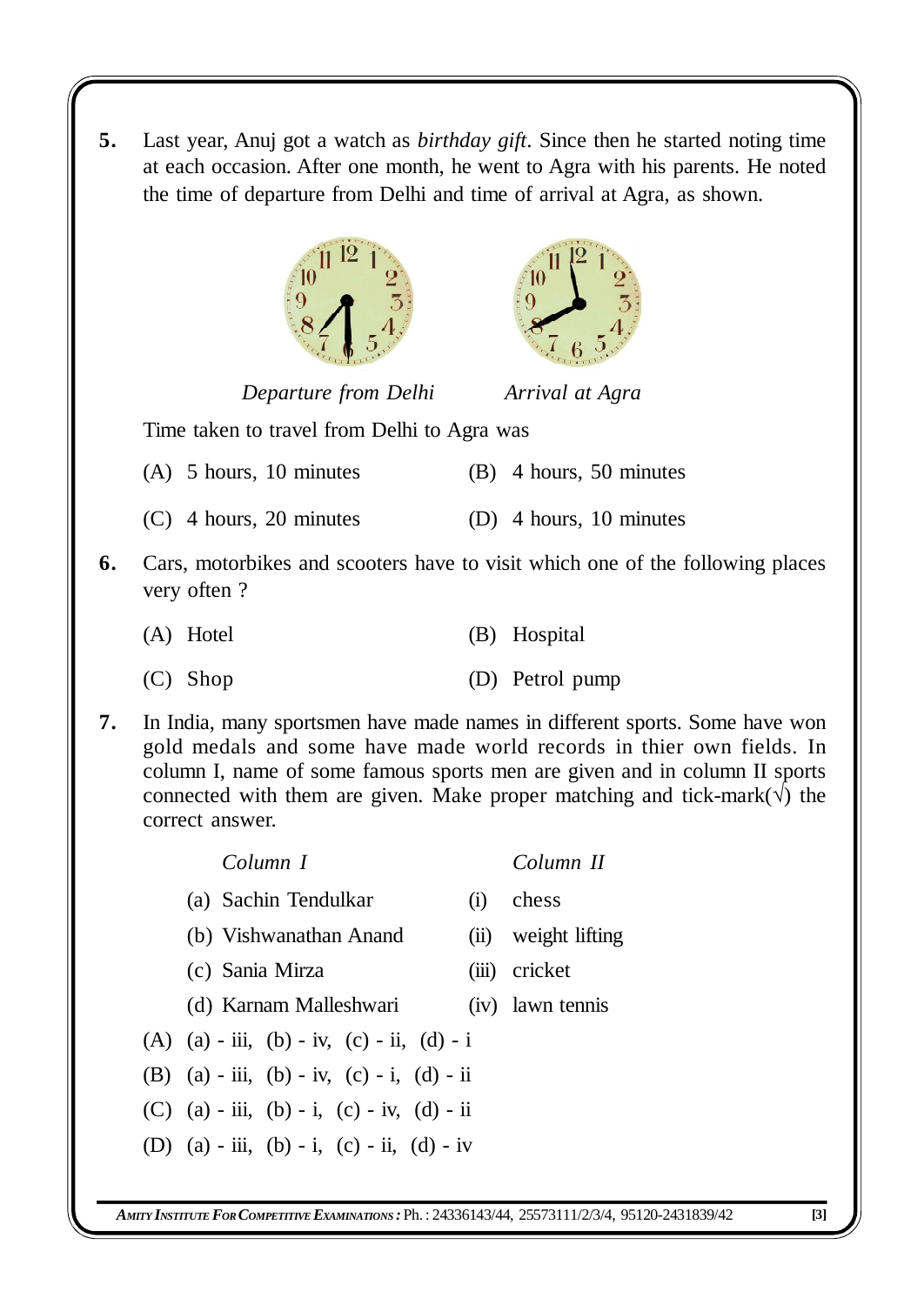**In each of the following five questions, one of the four members of the group is different from the other three. Tick-mark() the different member of the group.**

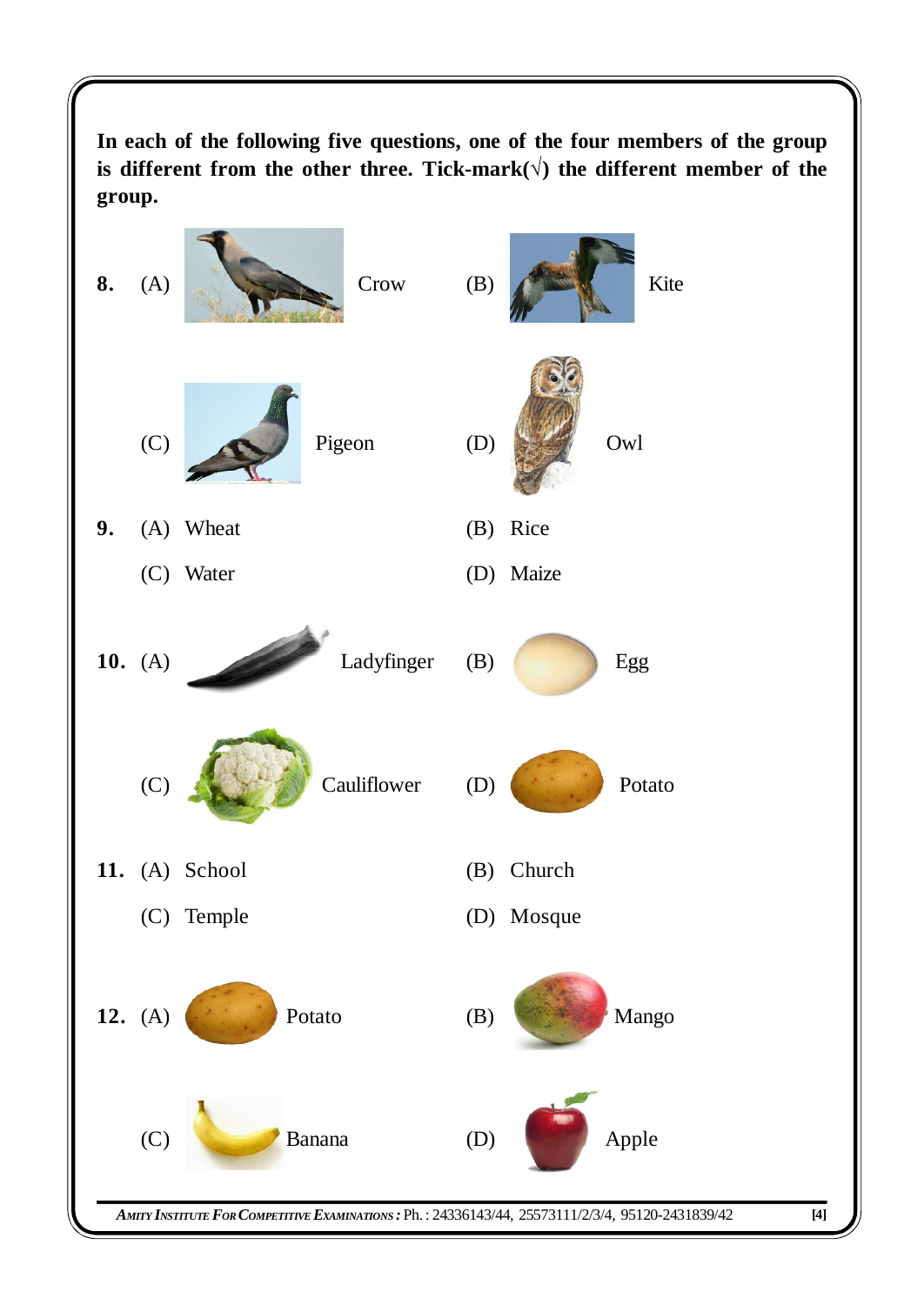**13.** Different animals move in different ways to go from one place to another. Relate the animals given in column I with the corresponding ways of movement in column II and tick-mark( $\sqrt{}$ ) the correct relation.

|     | Column I                                                                       |      | Column II                                                                             |
|-----|--------------------------------------------------------------------------------|------|---------------------------------------------------------------------------------------|
|     | (a) Lizard                                                                     | (i)  | hop                                                                                   |
|     | (b) Sheep                                                                      | (ii) | fly                                                                                   |
|     | $(c)$ Frog                                                                     |      | (iii) walk                                                                            |
|     | (d) Pigeon                                                                     |      | (iv) crawl                                                                            |
|     | (A) $(a) - ii$ , $(b) - iii$ , $(c) - i$ , $(d) - iv$                          |      |                                                                                       |
|     | (B) $(a) - iv$ , $(b) - i$ , $(c) - ii$ , $(d) - iii$                          |      |                                                                                       |
|     | (C) (a) - iv, (b) - iii, (c) - i, (d) - ii                                     |      |                                                                                       |
|     | (D) (a) - ii, (b) - iii, (c) - iv, (d) - i                                     |      |                                                                                       |
|     | <b>14.</b> Which one of the following is <i>not</i> a natural source of water? |      |                                                                                       |
|     | (A) Stream                                                                     |      | (B) River                                                                             |
|     | (C) Spring                                                                     |      | (D) Pond                                                                              |
| 15. | 'Fours and sixes if you can get                                                |      |                                                                                       |
|     | A century is sure, I can bet'                                                  |      |                                                                                       |
|     |                                                                                |      | The above words can be associated with which one of the following games?              |
|     | (A) Lawn Tennis                                                                |      | (B) Football                                                                          |
|     | (C) Cricket                                                                    |      | (D) Volleyball                                                                        |
|     | of the following methods of cooking?                                           |      | <b>16.</b> There are many methods of cooking food. Water is mainly used for which one |
|     | (A) Baking                                                                     | (B)  | <b>Boiling</b>                                                                        |
|     | $(C)$ Frying                                                                   |      | (D) Roasting                                                                          |
|     |                                                                                |      |                                                                                       |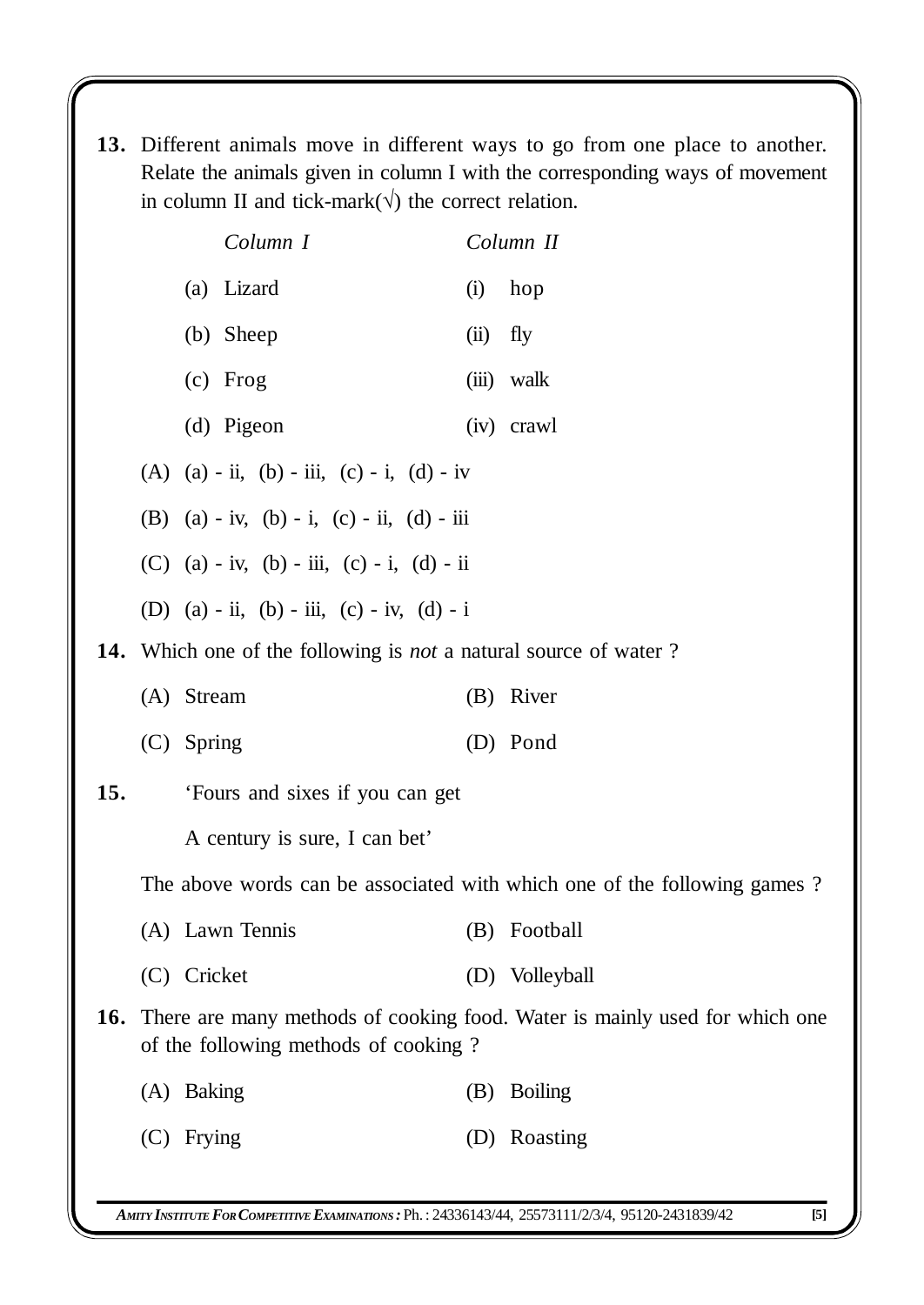**17.** Which one of the following animals will be formed after pasting the parts of the following figures in proper positions ?

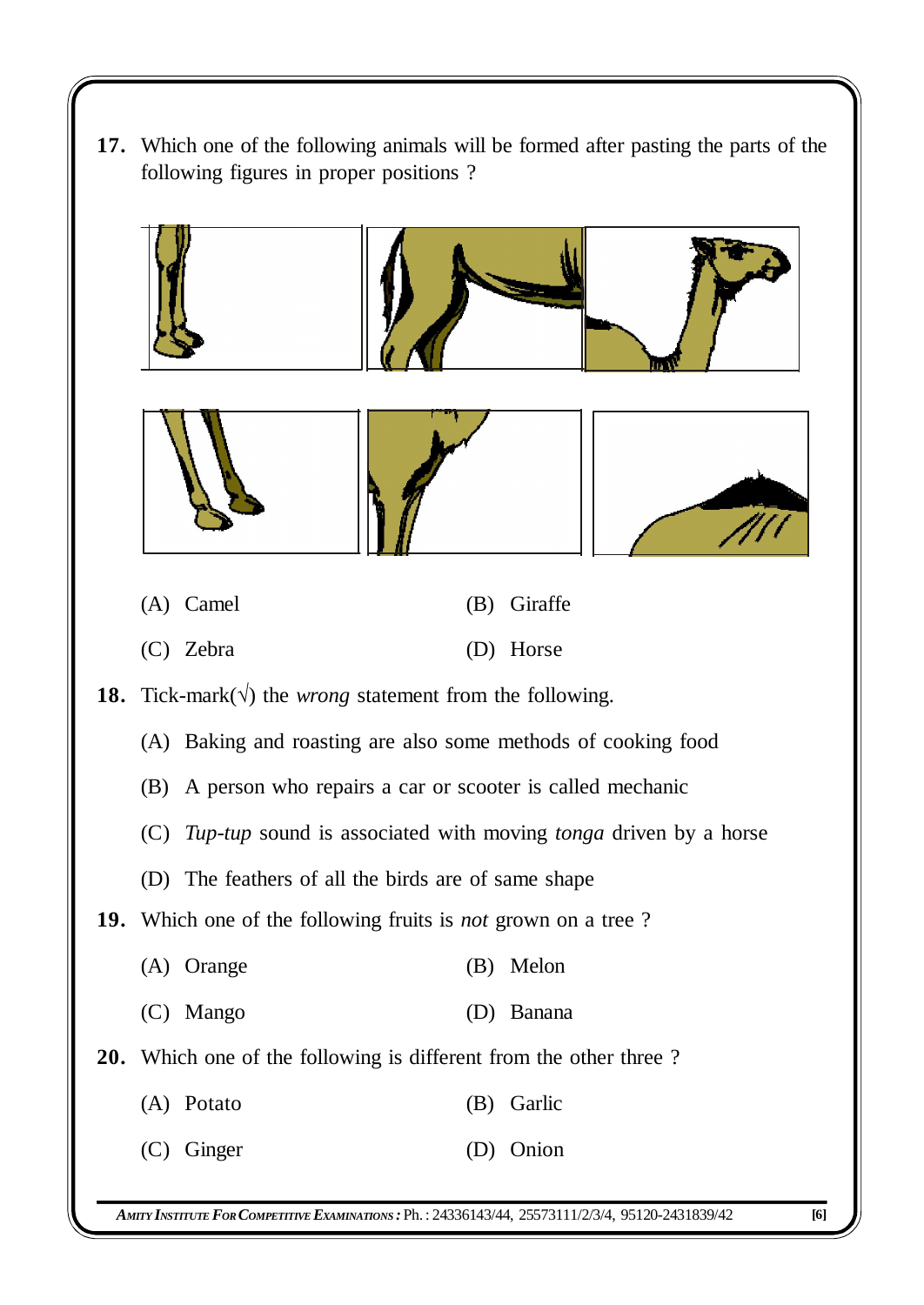**21.** Tick mark  $(\sqrt{})$  the correct sequence of the names of the following flowers.



- (A) Sunflower, jasmine, lotus, rose
- (B) Jasmine, lotus, sunflower, rose
- (C) Jasmine, sunflower, lotus, rose
- (D) Jasmine, sunflower, rose, lotus
- **22.** Hump, hoof and trunk are associated in proper order with
	- (A) camel, horse and elephant
	- (B) camel, elephant and horse
	- (C) elephant, camel and horse
	- (D) horse, elephant and camel
- **23.** Olympic Games are held after every
	- (A) six years (B) five years
	- (C) four years (D) three years
- **24.** Dead body of an animal decays very soon. This decayed body produces germs which in turn can cause diseases. Which of the following birds eats the dead bodies of the animals to stop it from decaying ?
	- (A) Kite (B) Crow
	- (C) Owl (D) Vulture
- **25.** Kitten is the young one of

|           | $(A)$ cow |           | (B) goat |
|-----------|-----------|-----------|----------|
| $(C)$ hen |           | $(D)$ cat |          |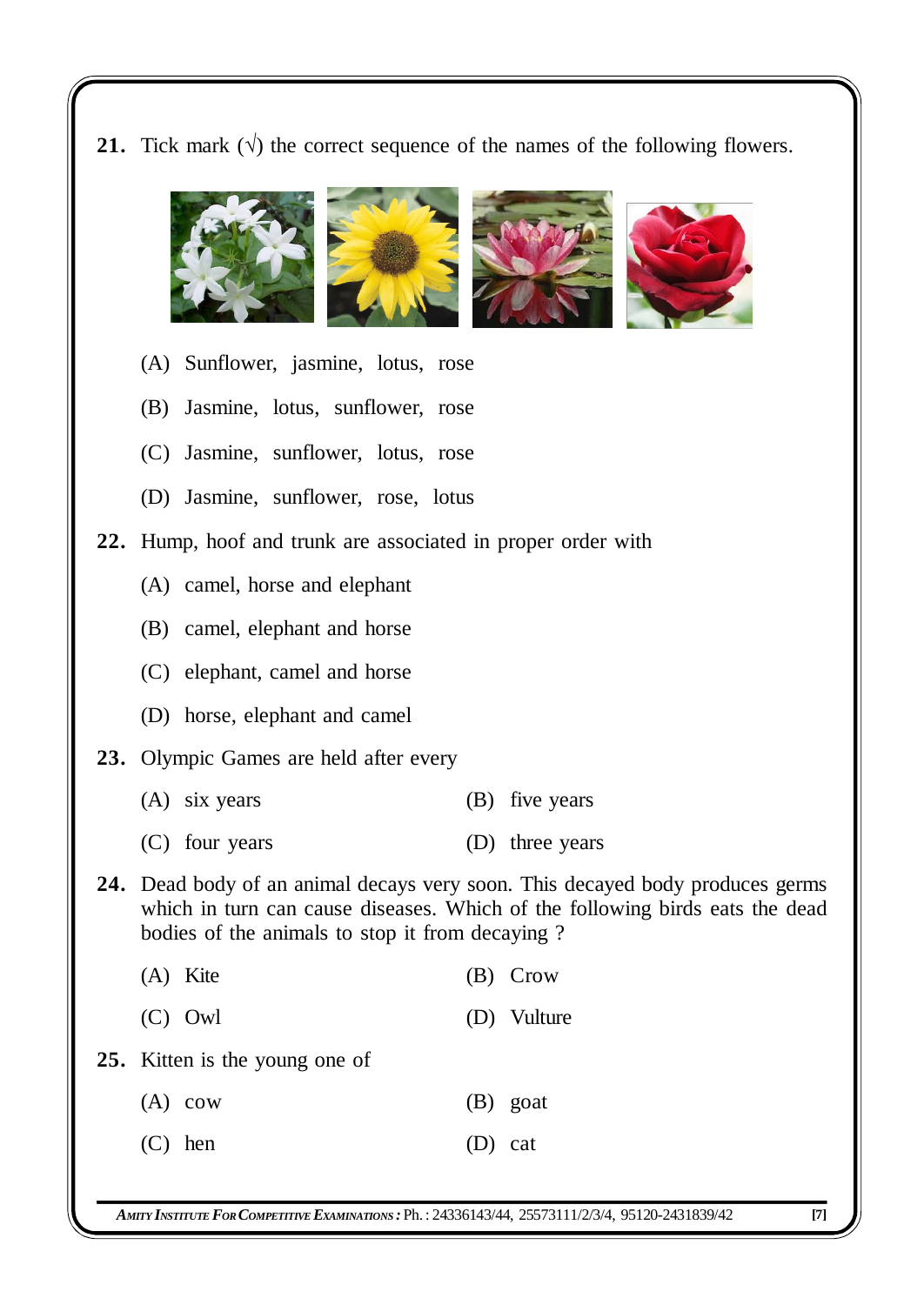**26.** Which one of the following birds will be formed after pasting the parts of the following figures in proper positions ?



- (C) Hen (D) Parrot
- **27.** Relate the birds given in column I with the foods which they eat/like given in column II and tick-mark( $\sqrt{ }$ ) the correct relation

| Column I                                   |                                                                                                                                                          | Column II                 |  |  |  |  |  |  |
|--------------------------------------------|----------------------------------------------------------------------------------------------------------------------------------------------------------|---------------------------|--|--|--|--|--|--|
| (a) Woodpecker                             | (i)                                                                                                                                                      | grains                    |  |  |  |  |  |  |
| $(b)$ Crow                                 | (ii)                                                                                                                                                     | dead bodies of animals    |  |  |  |  |  |  |
| (c) Vulture                                |                                                                                                                                                          | (iii) eggs of other birds |  |  |  |  |  |  |
| (d) Pigeon                                 |                                                                                                                                                          | (iv) insects              |  |  |  |  |  |  |
| (A) (a) - iii, (b) - iv, (c) - ii, (d) - i |                                                                                                                                                          |                           |  |  |  |  |  |  |
| (B) (a) - iv, (b) - iii, (c) - ii, (d) - i |                                                                                                                                                          |                           |  |  |  |  |  |  |
| (C) (a) - iii, (b) - i, (c) - iv, (d) - ii |                                                                                                                                                          |                           |  |  |  |  |  |  |
| (D) (a) - iv, (b) - iii, (c) - i, (d) - ii |                                                                                                                                                          |                           |  |  |  |  |  |  |
| busy street?                               | <b>28.</b> A cyclist is riding on a bicycle through a busy street. Which one of the<br>following sounds is made by the cycle to alert the persons in the |                           |  |  |  |  |  |  |
| (A) Chhuk-Chhuk                            |                                                                                                                                                          | (B) Peen-Peen             |  |  |  |  |  |  |

(C) *Tring*-*Tring* (D) *Tup*-*Tup*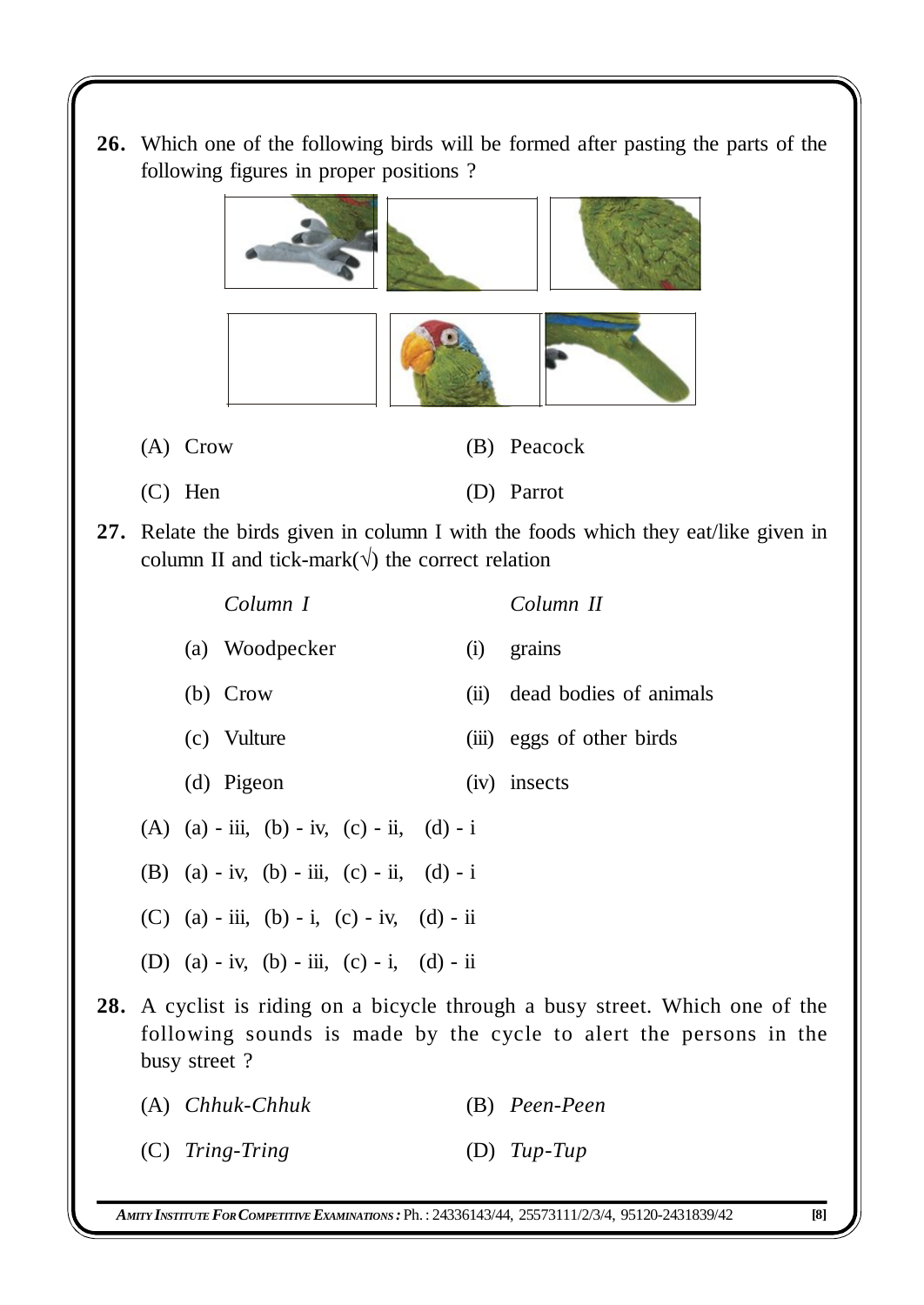**29.** Which of the following is different from the other three ?



**30.** Which one the following persons cannot become a singer ?

- (A) A lame person (who cannot walk)
- (B) A blind person (who cannot see)
- (C) An illiterate person (who cannot read or write)
- (D) A deaf person (who cannot hear)
- **31.** Which one of the following colours is *not* used for traffic signals ?
	- (A) Red (B) Yellow
	- (C) Green (D) Blue
- **32.** King, queen and knight are associated with which one of the following games ?
	- (A) Playing Cards (B) Carom
	- (C) Chess (D) Ladder and Snake
- **33.** Tick-mark( $\sqrt{}$ ) the *incorrect* statement from the following.
	- (A) All cities in India are connected with railways
	- (B) Braille is a special way of reading and writing for blind persons
	- (C) For going to big cities in different countries, people use aeroplanes
	- (D) For talking to persons in different cities, we use either telephone or mobile
- **34.** Which one of the following is *not* connected with the other three ?
	- (A) Stamp (B) Telephone
	- (C) Letter (D) Postman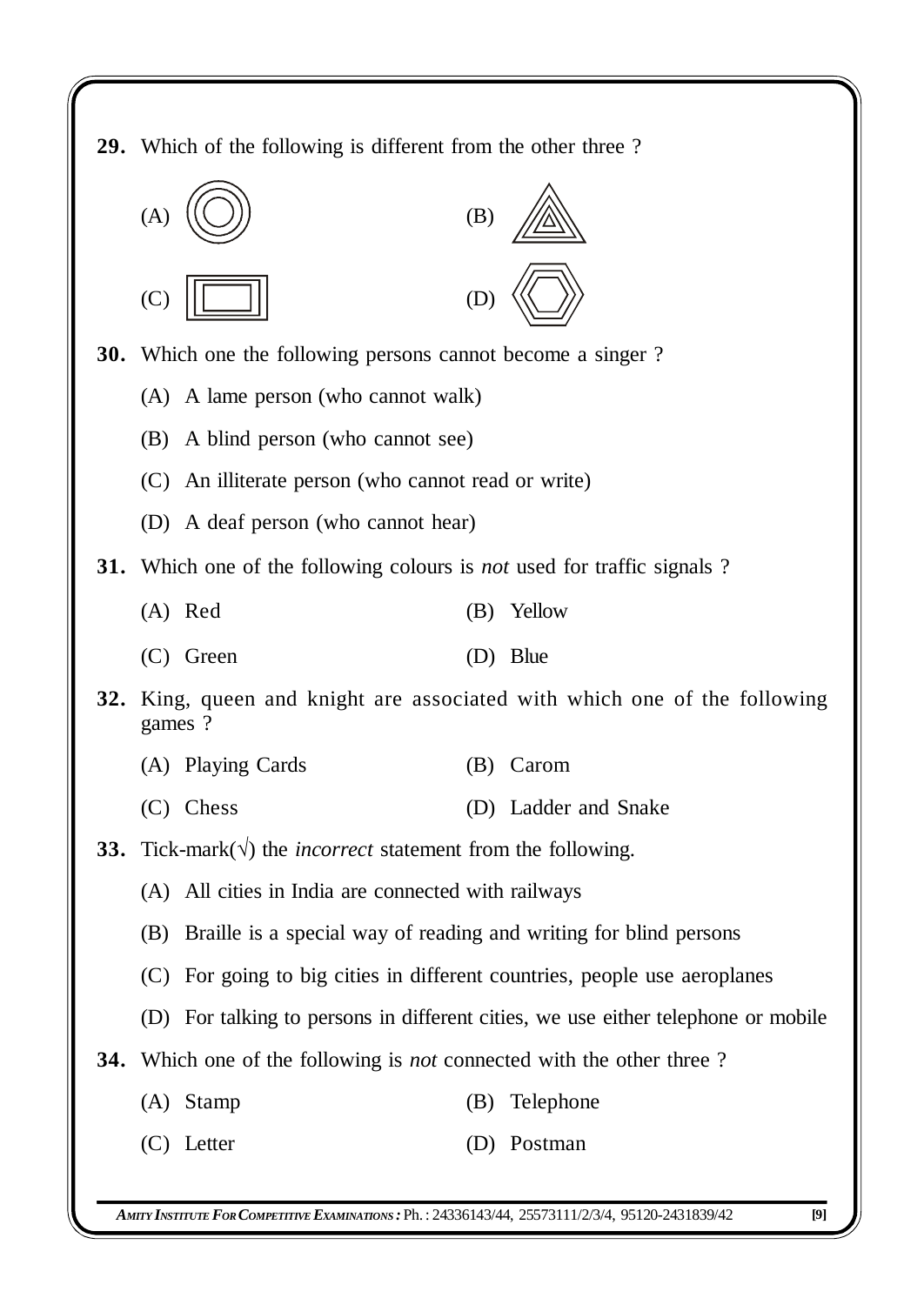**35.** Match the statements of column I and column II and tick-mark( $\sqrt{}$ ) the correct answer.

| Column I                                   |          | Column II   |
|--------------------------------------------|----------|-------------|
| (a) Aeroplane                              |          | $(i)$ river |
| $(b)$ Bus                                  | (ii) sea |             |
| (c) Boat                                   |          | (iii) sky   |
| $(d)$ Ship                                 |          | (iv) road   |
| (A) (a) - iii, (b) - iv, (c) - ii, (d) - i |          |             |
| (B) (a) - iii, (b) - iv, (c) - i, (d) - ii |          |             |
| (C) (a) - ii, (b) - iv, (c) - i, (d) - iii |          |             |
| (D) (a) - iii, (b) - ii, (c) - iv, (d) - i |          |             |

**36.** Below is given a mesh with small squares in which modes of transportation are written. These are written along horizontal lines.

| A            | $\mathbf{I}$ | $\mathbf R$  | B<br>$\mathbf{L}$ | 0 <sup>1</sup> | $\mathbf{A}$  | $\mathbf T$  | $\mathbf{B}$  | $\mathbf{U}$ | S        |
|--------------|--------------|--------------|-------------------|----------------|---------------|--------------|---------------|--------------|----------|
| T            | $\mathbf R$  | $\mathbf{A}$ | $\vert$           | N              | M             | $\mathbf{A}$ | $\mathcal{C}$ | G            | $\Omega$ |
| $\mathbf{R}$ | $\mathbf{A}$ | E            | $\mathbf{R}$      | $\overline{O}$ | $\mathbf{P}$  | L            | $\mathbf{A}$  | N            | E        |
| $\mathbf{B}$ | $\mathbf I$  | S            | H                 | $\mathbf{I}$   | P             | $\mathbf{F}$ | $\mathbf{P}$  | Y            | N        |
| $\mathbf I$  | T            | H            | $Z_{\parallel}$   | E              | $\mathbf{B}$  | $\mathbf{A}$ | S             | J            | M        |
| $\mathsf{C}$ |              | $\mathbf R$  | $\mathbf{B}$      | $\mathbf{I}$   | $\mathcal{C}$ | Y            | $\mathcal{C}$ | $\mathbf{L}$ | E        |

How many modes of transportation are hidden in the above mesh ?

(A) 5 (B) 6

(C) 7 (D) 8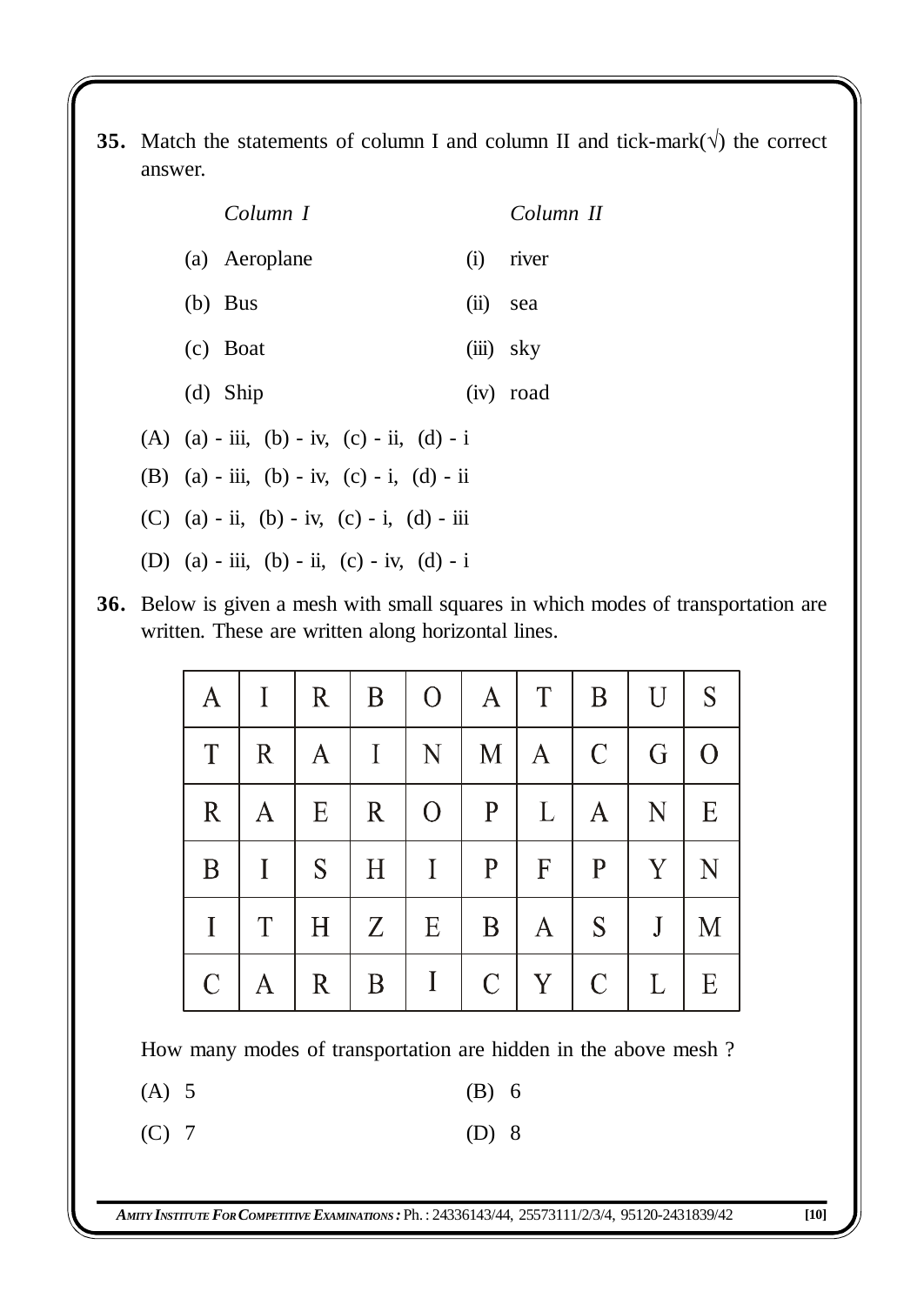**37.** Match different persons given in column I with works which they perform given in column II and tick-mark( $\sqrt{}$ ) the correct answer.

### *Column I Column II*

- (a) Cobbler (i) brick-work
- (b) Carpenter (ii) motorcycle repair
- (c) Mason (iii) wood-work
- (d) Mechanic (iv) shoe repair
- (A) (a) iv, (b) iii, (c) ii, (d) i
- (B) (a) iv, (b) iii, (c) i, (d) ii
- (C) (a) iv, (b) i, (c) ii, (d) iii
- (D) (a) iii, (b) iv, (c) i, (d) ii
- **38.** You are familiar with some birds. Most of you see some birds almost daily. Some birds are hidden in the mesh of small squares, given below. The birds are written in vertical lines.

| $\mathbf R$    | $\mathbf{A}$   | L              | $\bf{I}$     | $\mathcal{C}$      | S            | $\mathbf{O}$     | W             | $\mathbf{P}$   |
|----------------|----------------|----------------|--------------|--------------------|--------------|------------------|---------------|----------------|
| D              | $\mathbf{P}$   | Y              | $\mathbf{P}$ | $\mathbf R$        | $\mathbf{P}$ | E                | K             | E              |
| $\mathbf P$    | Α              | $\mathbf R$    | $\bf{I}$     | $\mathbf{O}$       | $\mathbf A$  | $\boldsymbol{F}$ | $\mathbf I$   | A              |
| A              | $\mathbb{R}$   | $\overline{O}$ | G            | $\operatorname{W}$ | $\mathbf R$  | N                | T             | $\mathcal{C}$  |
| B              | $\mathbf R$    | $\mathbf{P}$   | E            | G                  | $\mathbf R$  | $\overline{O}$   | E             | $\overline{O}$ |
| U              | $\overline{O}$ | $\mathbf{J}$   | $\mathbf{O}$ | $\mathbf{V}$       | $\mathbf{O}$ | U                | T             | $\mathcal{C}$  |
| $\overline{O}$ | T              | $\mathbf{P}$   | N            | A                  | W            | $\overline{O}$   | $\mathcal{C}$ | K              |

How many birds are hidden in the above mesh ?

 $(A)$  4 (B) 5

- (C) 6 (D) 7
-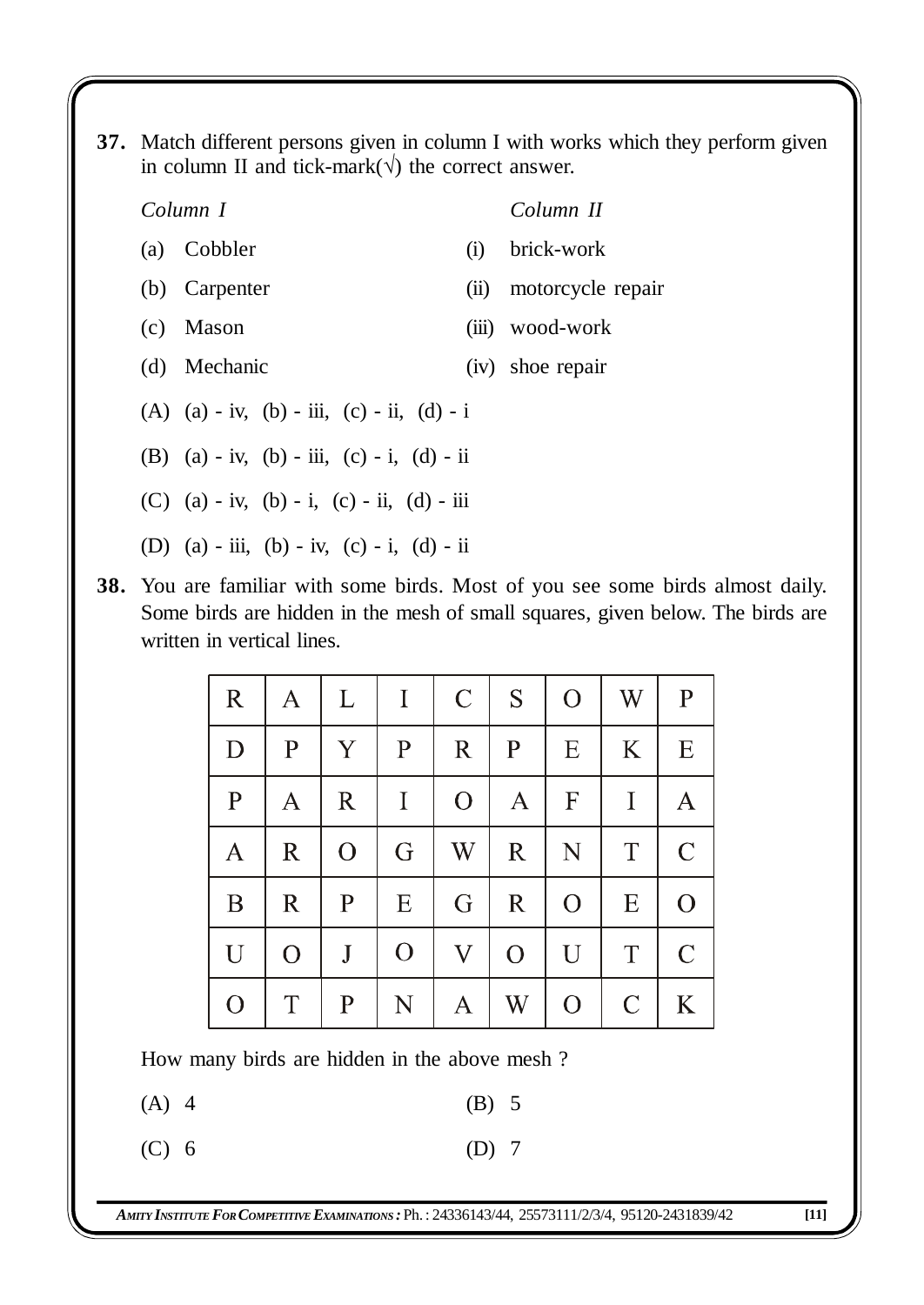- **39.** India's first Prime Minister was
	- (A) Sardar Patel (B) Jawahar Lal Nehru
	- (C) Rajinder Prasad (D) Lal Bahadur Shastri
- **40.** In the crossword, names of some animals are given either along a line (horizontal) or along a column (vertical).

| G            | $\overline{O}$ | H              | $\mathbf T$    | $\mathbf M$ | G              | $\mathbf M$ | B             |
|--------------|----------------|----------------|----------------|-------------|----------------|-------------|---------------|
| E            | $\mathcal{C}$  | $\overline{O}$ | W              | L           | $\overline{O}$ | $\mathbf O$ | $\mathbf I$   |
| ${\bf E}$    | $\Gamma$       | E              | $\mathbf P$    | $\mathbf H$ | $\mathbf{A}$   | ${\bf N}$   | $\mathbf T$   |
| T            | $\mathbf I$    | $\mathbb{R}$   | A              | $\mathbf T$ | T              | $\rm K$     | E             |
| $\mathbf{A}$ | $\overline{O}$ | ${\mathbf S}$  | $\mathbf T$    | $\bf I$     | G              | ${\bf E}$   | $\mathbb{R}$  |
| $\mathbf M$  | ${\bf N}$      | H              | $\overline{O}$ | ${\bf R}$   | ${\mathbf S}$  | E           | ${\mathbf S}$ |

Which of the following animals is *not* given in this crossword ?

- (A) Elephant (B) Monkey
	-
- (C) Tiger (D) Horse

*AMITY INSTITUTE FORCOMPETITIVE EXAMINATIONS :* Ph.: 24336143/44, 25573111/2/3/4, 95120-2431839/42 **[12]**